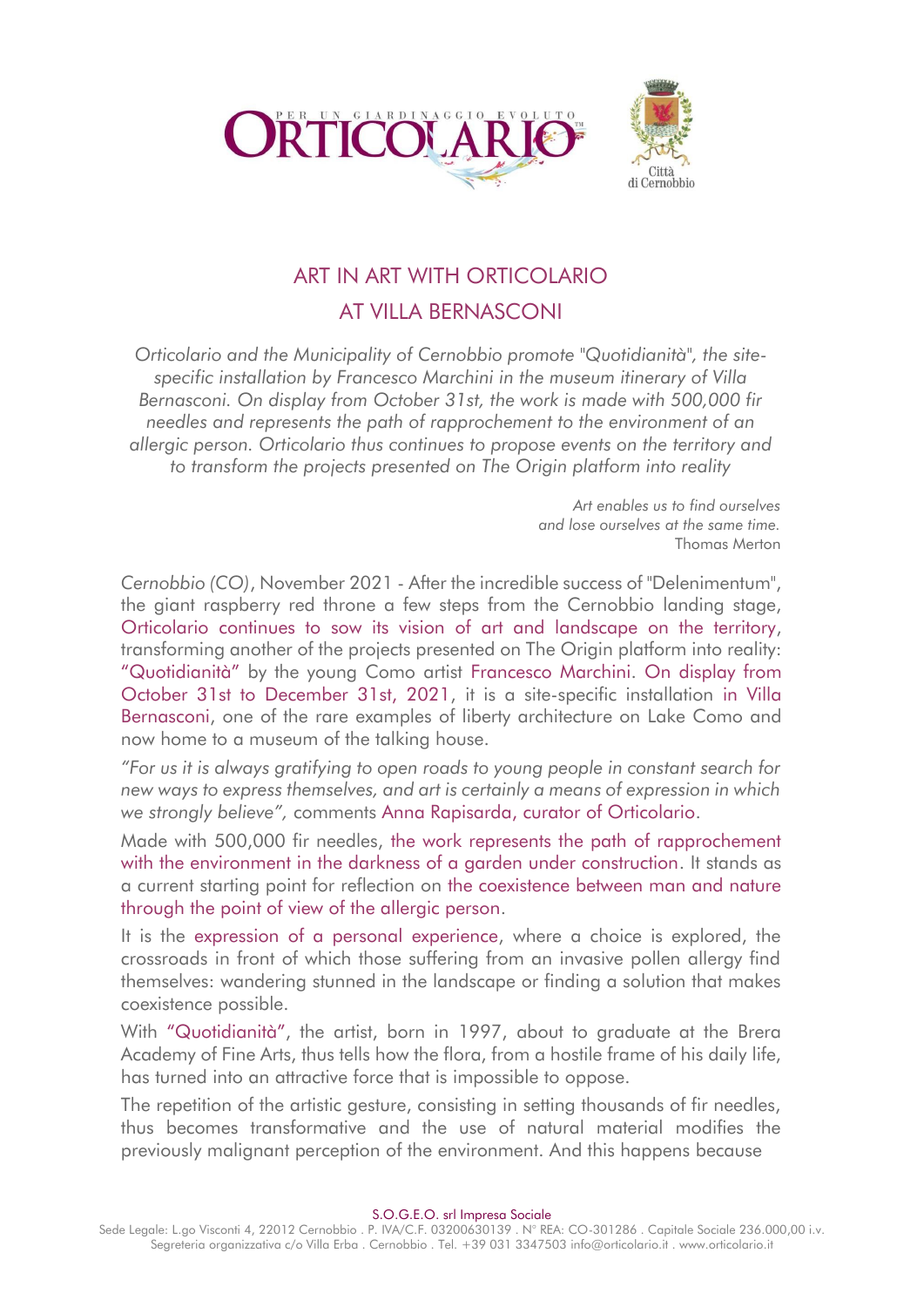

the negative feeling linked to allergy is associated with the positive feeling of art. Allergy, therefore, is no longer a pathology, but a connection.

*"Living in Como the reconciliation with the landscape could not help passing through Orticolario, which, like few events in Europe, promotes a healthy relationship with nature* – explains the artist Francesco Marchini. *For me it is a great satisfaction to have been chosen. I would like to thank all the staff who, despite the closures imposed by the pandemic, continued to believe in my project. Among other things, Villa Bernasconi is an excellent place to express the presence of the environment in everyday life. Just as the pollen penetrates my home, so the walls and the structure of the villa have continuous references to the natural world, which determine its characteristic style".*

*"We are happy to host this installation at Villa Bernasconi -* comments Maria Angela Ferradini, councilor for culture of the Municipality of Cernobbio - *which communicates a very important message of union with nature to which the Municipality of Cernobbio, with the Villa in particular, is extremely sensitive. Cernobbio, which obtained the national environmental quality label of "Comune fiorito", has a green vocation sustained, expanded and widespread thanks to initiatives and events that offer an innovative and original look at nature. The work "Quotidianità" that we will host in the coming months certainly goes in this direction. Villa Bernasconi, which has a history closely linked to the production and processing of silk, a natural product, cannot ignore this approach and offers an ideal setting for this site-specific installation that strongly conveys the awareness campaign #laculturacura launched by Italian museums during the current pandemic".*

The initiative is carried out together with the Municipality of Cernobbio with the support of Mantero Seta [\(www.mantero.com\)](http://www.mantero.com/), the contribution of Wide Group [\(www.widegroup.eu\)](http://www.widegroup.eu/) and the technical contribution of TiEvent [\(www.tievent.it\)](http://www.tievent.it/) and Tecnorecuperi (www.tecnorecuperi.com). It is part of the series of events promoted by Orticolario until the end of the year.

# NOTES FOR THE PUBLIC

Info about the event: [https://eng.orticolario.it/from-october-31st-2021-the](https://eng.orticolario.it/from-october-31st-2021-the-quotidianita-installation-comes-true/)[quotidianita-installation-comes-true/](https://eng.orticolario.it/from-october-31st-2021-the-quotidianita-installation-comes-true/)

"Quotidianità" sheet on Orticolario "The Origin":

https://mpembed.com/show/?m=XBPXJex7ULX&mpu=650&==-.88,-.84&ss=161

The installation is located in one of the rooms within the museum itinerary of Villa Bernasconi.

Paid admission upon reservation. Limited number of places.

When: from October 31st to December 31st, 2021

Tickets: € 5,00 | Free admissions available: info on the Museum's website

S.O.G.E.O. srl Impresa Sociale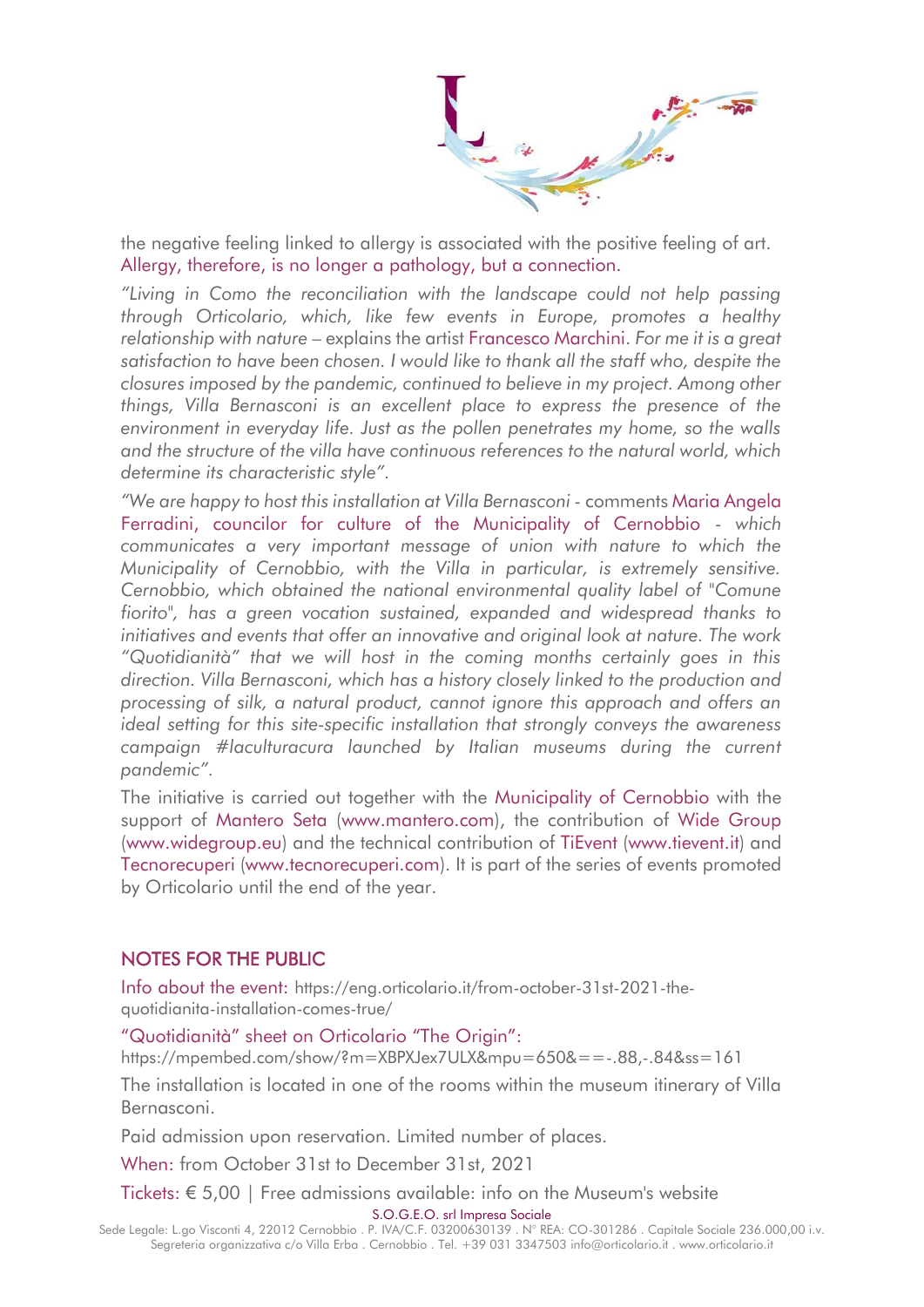

Booking and purchase of tickets: [https://www.villabernasconi.eu/en/acquisto-biglietti](https://www.villabernasconi.eu/en/acquisto-biglietti-ingresso/)[ingresso/](https://www.villabernasconi.eu/en/acquisto-biglietti-ingresso/)

Where: Museo Villa Bernasconi, Largo Campanini 2, Cernobbio (CO) Parking: paid, available nearby

\*\*\*

# THE MUSEUM OF VILLA BERNASCONI

Inaugurated in 2017, the Museum of Villa Bernasconi is an original museum located in the beautiful Art Nouveau villa of the same name in Cernobbio, on Lake Como. The villa was built between 1905 and 1906 on a project by the architect Alfredo Campanini as a "fashion house" for the engineer Davide Bernasconi who, originally from Milan, founded the homonymous Tessiture Seriche in Cernobbio at the end of the nineteenth century. Conceived not as a museum in the traditional sense of the term, but as an experience made of suggestions and connections guided by #vocidivilla, it offers visitors an innovative and interactive journey through multimedia content, objects and historical documents on loan from museum and private collections, but also through multisensory experiences.

The museum is the fulcrum of "Liberty Tutti", a project developed by the Municipality of Cernobbio in partnership with the Mondovisione Social Cooperative to create a sustainable management model for Villa Bernasconi that enhances the involvement of young people, both in terms of creativity and professionalism, also making use of new technologies. For this reason, the interactive installations have been created by Sfelab, Olo Creative Farm, Rataplan, Antiorario Video. "Liberty tutti" is co-financed by the Cariplo Foundation (Call for Cultural Heritage for development. Year 2015). The initiative was also carried out with the contribution of the Lombardy Region (Call for Creative Territories, aimed at promoting fashion and design themes through new technologies) and provides for the involvement, in various capacities, of numerous and important museums and cultural institutions in the area and not only, such as Orticolario, the Civic Art Gallery of Como, the Silk Museum, the Teatro Sociale of Como, the Arte&Arte Association, Como Città dei Balocchi, Alessandro Volta Foundation, Arte Nova Foundation.

# ABOUT ORTICOLARIO

Orticolario, now in its twelfth edition, is the cultural event dedicated to those for whom nature is a lifestyle. Scene of the exhibition will be the botanical park of Villa Erba in Cernobbio (CO), a nineteenth-century manor house overlooking the shores of Lake Como, childhood summer residence of director Luchino Visconti. A distinctive feature is the proposal of thematic gardens and art installations inspired by the theme of the year, among which the creations of the artists selected in the international competition "Creative Spaces" stand out. The title of the 2020 and 2021 edition is "Hypnotic", the theme is "Seduction" and the protagonist plant the Maple. The exhibition, that in 2019 achieved almost 30,000 visitors, is enriched by a wide range of rare, unusual and collectible plants, artistic craftsmanship and design with more than 290 carefully selected exhibitors, an intensive calendar of meetings and numerous educational and creative workshops for children, as well as performances, film screenings in the dungeons of the Villa Antica and floral shows. At the centre of the exhibition there is art, which is able to go beyond and break down the borders between inside and outside. During the three-day event and for

S.O.G.E.O. srl Impresa Sociale

Sede Legale: L.go Visconti 4, 22012 Cernobbio . P. IVA/C.F. 03200630139 . N° REA: CO-301286 . Capitale Sociale 236.000,00 i.v. Segreteria organizzativa c/o Villa Erba . Cernobbio . Tel. +39 031 334750[3 info@orticolario.it](mailto:info@orticolario.it) [. www.orticolario.it](http://www.orticolario.it/)